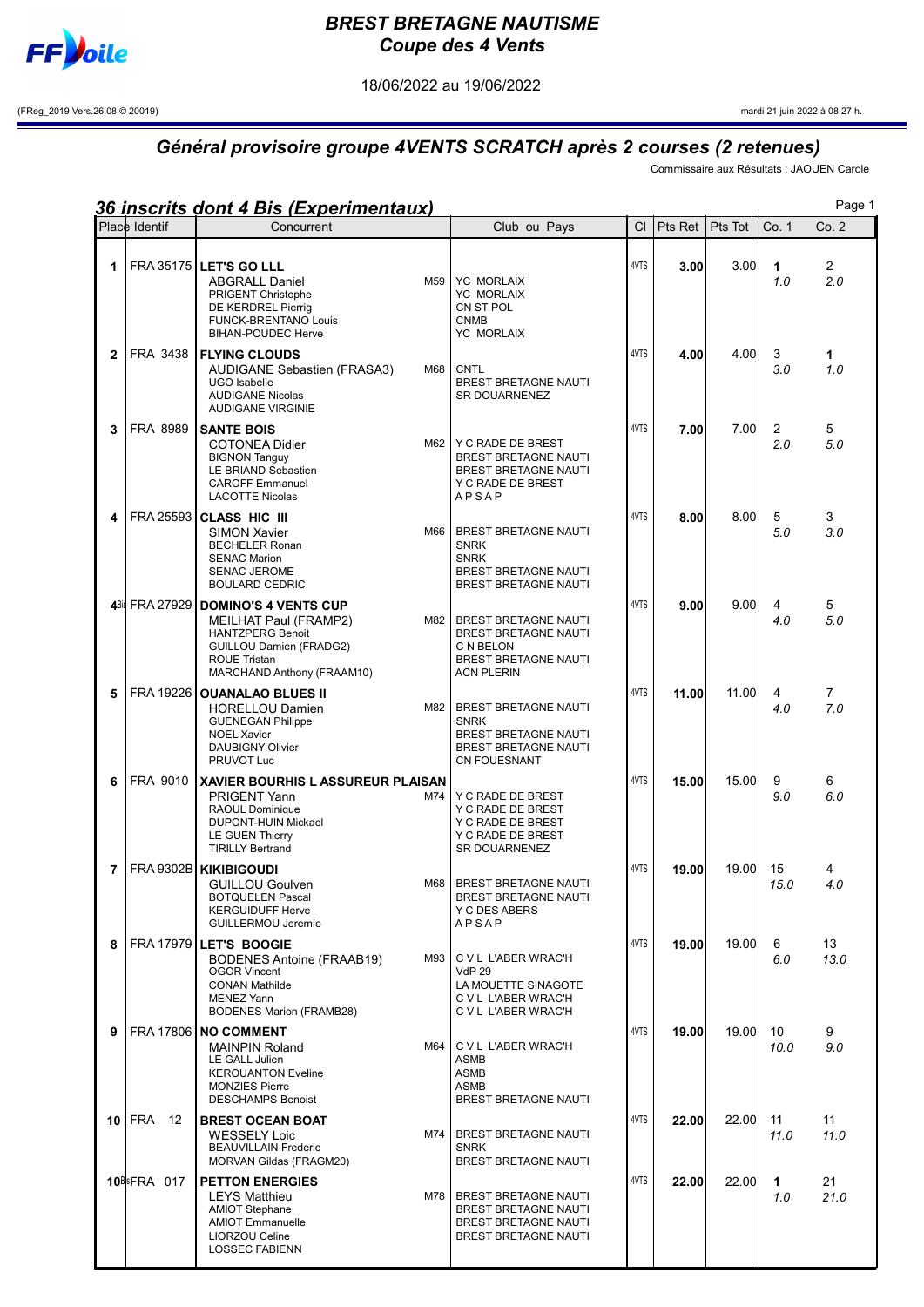|      | Coupe des 4 Vents           |                                                                                                                                                                 |     |                                                                                                                                                  |           |         |         |            | Page 2             |
|------|-----------------------------|-----------------------------------------------------------------------------------------------------------------------------------------------------------------|-----|--------------------------------------------------------------------------------------------------------------------------------------------------|-----------|---------|---------|------------|--------------------|
|      | Place Identif               | Concurrent                                                                                                                                                      |     | Club ou Pays                                                                                                                                     | <b>CI</b> | Pts Ret | Pts Tot | Co. 1      | Co. 2              |
| 11   |                             | FRA 14198 CACHONDEO<br>BARADAT Jean luc<br>BARADAT Leon (FRABL25)<br><b>BARADAT Oscar</b>                                                                       | M64 | AMATH KAKIKOUKA<br><b>SNRK</b><br><b>SNRK</b>                                                                                                    | 4VTS      | 23.00   | 23.00   | 13<br>13.0 | 10<br>10.0         |
| 12   | <b>FRA 16693   AUDACE</b>   | <b>MARZIN Cyril</b><br><b>GACHES Olivier</b><br><b>LE ROY Gilbert</b>                                                                                           | M71 | E V LOCQUIREC<br>C V L L'ABER WRAC'H<br><b>VdP 29</b>                                                                                            | 4VTS      | 24.00   | 24.00   | 12<br>12.0 | 12<br>12.0         |
|      | <b>13 FRA 1051</b>          | <b>BIHANNIC</b><br>POUPON Yael (FRAYP11)<br><b>BOUVIER Mathieu</b><br><b>TROMELIN FRANCOIS</b><br><b>BOUVIER Eliott</b>                                         | M99 | <b>BREST BRETAGNE NAUTI</b><br><b>BREST BRETAGNE NAUTI</b><br>ACTV                                                                               | 4VTS      | 25.00   | 25.00   | 17<br>17.0 | 8<br>8.0           |
|      | 13BlsFRA 36823              | <b>ABOGODOFLUSH</b><br><b>JUIF Erwan</b><br><b>LANTZ Daniel</b><br><b>ALEGOET Lionel</b><br>MAXENCE Jean baptiste                                               | M76 | <b>CN ROSCANVEL</b><br><b>CN ROSCANVEL</b><br>Y C RADE DE BREST<br><b>CN ROSCANVEL</b>                                                           | 4VTS      | 30.00   | 30.00   | 17<br>17.0 | 13<br>13.0         |
| 14   | FRA 19227                   | <b>JACK</b><br><b>GUIVARCH PHILIPPE</b><br><b>MEROUR ANTOINE</b><br><b>CLEUZIOU ROMAIN</b><br><b>BELDA BERTRAND</b><br><b>STEPHAN BRUNO</b>                     | M75 | <b>BREST BRETAGNE NAUTI</b><br><b>BREST BRETAGNE NAUTI</b><br>BREST BRETAGNE NAUTI<br><b>BREST BRETAGNE NAUTI</b><br><b>BREST BRETAGNE NAUTI</b> | 4VTS      | 33.00   | 33.00   | 19<br>19.0 | 14<br>14.0         |
| 15   | FRA37762B JERANA            | LE BOZEC Jean<br><b>LE MEST Alain</b><br>PICHAVANT Alain<br><b>GUENNAL Michel</b>                                                                               | M55 | BREST BRETAGNE NAUTI<br><b>YC MORLAIX</b><br>Y C RADE DE BREST                                                                                   | 4VTS      | 33.00   | 33.00   | 18<br>18.0 | 15<br>15.0         |
| 16   |                             | FRA 38049   IMT ATLANTIQUE<br>MICHEL Theo<br><b>GUTIERREZ Noe</b><br>DECLERCK Alexandre (FRAAD57)<br><b>ARNE Baptiste</b><br><b>TANGUY Frederic</b>             | M00 | APCC VOILE SPORTIVE<br>ALOHA ATTITUDE<br>N D C V ANGERS<br>APCC VOILE SPORTIVE<br><b>VdP 29</b>                                                  | 4VTS      | 34.00   | 34.00   | 16<br>16.0 | 18<br>18.0         |
| 17   | FRA 9060                    | <b>COLLECTOR</b><br>DOURMAP Titouan<br>LE BOT Tom<br>LE CORRE Kevin<br><b>FLAO Meven</b><br><b>CORRE Youenn</b>                                                 | M00 | <b>BREST BRETAGNE NAUTI</b><br><b>BREST BRETAGNE NAUTI</b><br><b>BREST BRETAGNE NAUTI</b><br><b>BREST BRETAGNE NAUTI</b><br>CNBPP                | 4VTS      | 39.00   | 39.00   | 23<br>23.0 | 16<br>16.0         |
| 18   | FRA 13903                   | <b>TOTORO</b><br><b>PECHA Vassili</b><br><b>LE GOFF Olivier</b><br><b>CARADEC Sebastien</b><br><b>MOAL JEAN MARIE</b><br>LE GOFF Etienne                        | M74 | ALOHA ATTITUDE<br>C N Port blanc<br><b>SNRK</b><br>BREST BRETAGNE NAUTI<br>C N ROSCOFF                                                           | 4VTS      | 40.00   | 40.00   | 7<br>7.0   | <b>DNF</b><br>33.0 |
| 19   |                             | FRA 33213   <b>PYAXARAM</b><br><b>PILLAIN Pierre vves</b><br><b>DECHAZAL Alain</b><br><b>QUIDELLEUR Katell</b><br><b>THORAVAL Erwan</b><br><b>FUCHS Rosalie</b> | M56 | Y C RADE DE BREST<br>Y C L ODET<br>Y C RADE DE BREST<br>Y C RADE DE BREST<br>Y C RADE DE BREST                                                   | 4VTS      | 40.00   | 40.00   | 20<br>20.0 | 20<br>20.0         |
| 20   | FRA 18134   <b>BORABOR</b>  | <b>KERVELLA Philippe</b><br>MONOT Julien<br><b>KERVELLA Benoit</b>                                                                                              | M81 | C N ROSCOFF<br>C N ROSCOFF<br>YACHT C. ROSCOFF                                                                                                   | 4VTS      | 41.00   | 41.00   | 8<br>8.0   | DNF<br>33.0        |
|      |                             | 21   FRA 38150   BREIZH ILIEN<br><b>BLIN PASCAL</b><br><b>MASSA Charles andre</b>                                                                               | м   | BREST BRETAGNE NAUTI                                                                                                                             | 4VTS      | 43.00   | 43.00   | 26<br>26.0 | 17<br>17.0         |
| 22   | FRA 9772                    | <b>TRADITION BRETAGNE</b><br><b>LOUSSOT Alain</b><br><b>BARLET Frederic</b><br>DE CARLO MARINE<br><b>GALLIC Tudual</b>                                          | M54 | Y C RADE DE BREST<br>Y C RADE DE BREST<br>Y C RADE DE BREST<br>Y C RADE DE BREST                                                                 | 4VTS      | 46.00   | 46.00   | 25<br>25.0 | 21<br>21.0         |
| 23   | <b>FRA</b><br>$\mathbf{1}$  | <b>BARNABE</b><br>SIMON Thomas (FRATS2)<br><b>KEREBEL Valentin</b><br><b>ROBIN TANGUY</b><br><b>MORLAIS Aurelien</b>                                            | M96 | ALOHA ATTITUDE<br><b>BREST BRETAGNE NAUTI</b><br>BREST BRETAGNE NAUTI<br><b>ASN QUIBERON</b>                                                     | 4VTS      | 46.00   | 46.00   | 22<br>22.0 | 24<br>24.0         |
| 24 I | <b>FRA 53022   SAILFISH</b> | <b>PERRINET Vincent</b><br>PERRINET Anne-sophie<br>PERRINET Pierre-louis (FRAPP56)                                                                              | M66 | BREST BRETAGNE NAUTI<br><b>SNRK</b><br>BREST BRETAGNE NAUTI                                                                                      | 4VTS      | 47.00   | 47.00   | 14<br>14.0 | DNF<br>33.0        |
| 25   |                             | FRA 39253   MERLUBERLETTE<br><b>MEILHAT STEPHANIE</b><br>MEILHAT Emma (FRAEM30)<br><b>CATHELINEAU THAIS</b><br>LE REUN MARGAUX<br><b>GOURCUFF Anne</b>          | F.  | BREST BRETAGNE NAUTI<br>C N LORIENT<br>SEA TO SEE                                                                                                | 4VTS      | 47.00   | 47.00   | 24<br>24.0 | 23<br>23.0         |